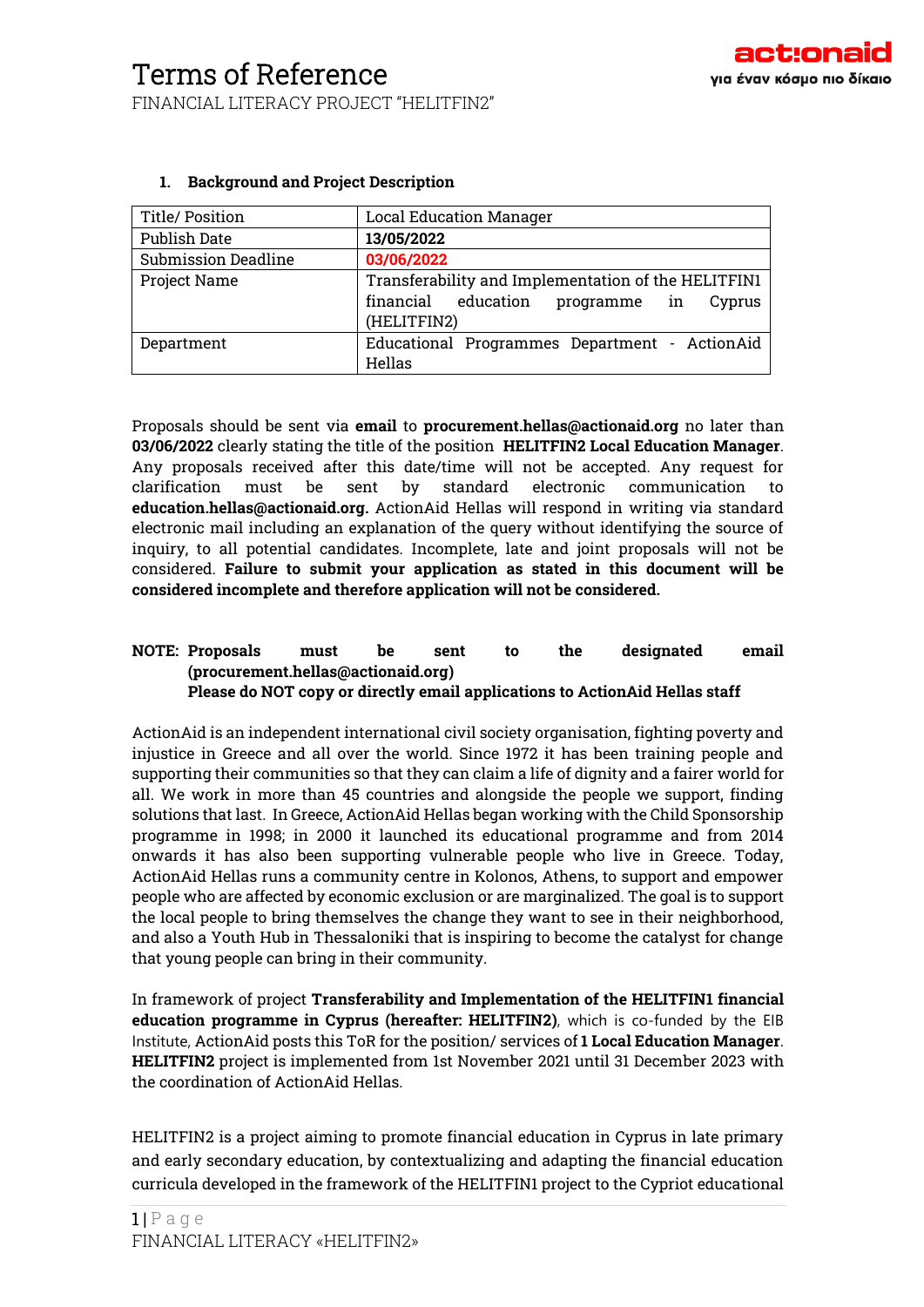FINANCIAL LITERACY PROJECT "HELITFIN2"

system requirements and respective needs. The program moves beyond an analysis of financial concepts, underlining the interconnection between financial literacy and citizenship education, promoting financial literacy as a key life skill for making informed and conscious decisions not only concerning individual but also collective action, responsibility and active participation in society. HELITFIN2 builds upon the HELITFIN1 methodology, following a psycho-pedagogical approach for empowering students and a "train the trainer" approach for supporting educators teach financial literacy within the school environment.

### **2. Scope of Work and Methodology**

According to the above, ActionAid Hellas is looking for **1 Local Education Manager from Cyprus** to work as external collaborator/provider for the project HELITFIN2.

The Local Education Manager will actively contribute towards the achievement of HELITFIN2 objectives, namely:

- to contextualize and adapt the HELITFIN1 financial education programme to the Cypriot educational system requirements.
- to train 250 Cypriot educators to financial education terms and respective frameworks based on pedagogical methodologies, resources and support to be provided.
- to familiarize 3500 students with basic economic concepts and offer them the opportunity to develop and apply financial literacy skills in their lives and their communities.
- to engage with the Cypriot educational community and respective institutional stakeholders promoting dialogue and policy change on financial education.

**The Local Education Manager will be under the coordination of ActionAid and will provide follow up to ActionAid on the activities implemented. A Local Education Coordinator and a Financial Education Expert will also support the implementation of HELITFIN2 activities in Cyprus. The Local Education Manager will coordinate the Local Education Coordinator.**

The Local Education Manager's activities include:

- 1.1 Strategic project coordination The Local Education Manager in Cyprus will be responsible for the coordination of local activities, schools' engagement and communication with local stakeholders in Cyprus. The Local Education Manager will be the main contact person in Cyprus, supporting and reporting to the Project Manager.
- 2.1 Development of specifications for the contextualisation of the HELITFIN1 financial education curricula to be integrated in the Cypriot educational system, through research with key educational authorities at national level The Local Education Manager, together with the Local Education Coordinator will support ActionAid in the organization of online or face-to-face focus groups with members of stakeholders that regulate the Cypriot public education system (e.g.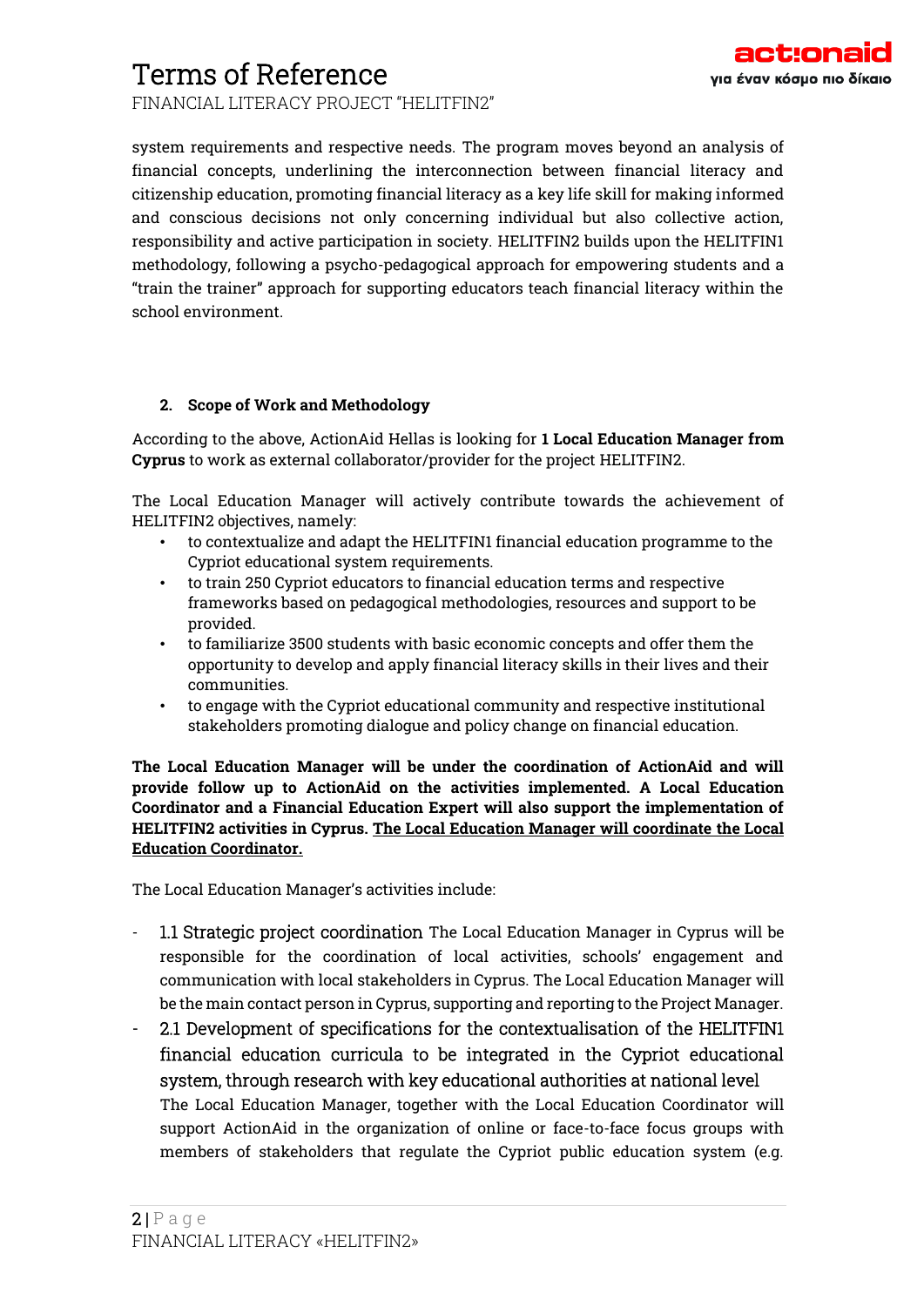FINANCIAL LITERACY PROJECT "HELITFIN2"

Ministry of Education, Cypriot Pedagogical Institute, primary & secondary education agencies and educators) and non-formal educators.

- 2.2 Contextualisation of the HELITFIN1 curricula and learning resources for students and educators according to the needs of the Cypriot education system The Local Education Manager will participate/ be involved in a series of adaptation workshops (indicatively 3 online and 1 face-to-face), organized by ActionAid, together with the Local Education Coordinator and the Financial Literacy expert from Cyprus.
- 2.3 Pre-pilot testing exercise and assessment of the adapted learning resources addressed to educators and students in Cyprus The Local Education Manager, with the support of the Local Education Coordinator will be responsible for the administration, organization and conduction of the pre-pilot testing workshops with at least 30 educators (15 late primary and 15 lower secondary education educators) in Cyprus, the engagement of participants and the collection of feedback, through observation and/or evaluation forms developed by ActionAid.
- 2.4 Actions for the approval of the HELITFIN2 training materials by the Cypriot Ministry of Education The Local Education Manager, under the guidance of ActionAid, will be responsible for supporting the acquisition of approval of HELITFIN2 curricula for the Cypriot Ministry of Education. Following the approval of the Ministry, the Local Education Manager will seek collaboration with the Cyprus Pedagogical Institute to promote the integration of the HELITFIN2 train-the-trainer workshops for educators into the schedule of the annual seminars organized under the auspices of the Institute.
- 2.5 Preparatory activities for the implementation of the project's training procedures in the upcoming school year The Local Education Manager with the support of the Local Education Coordinator and under the guidance of ActionAid will: a) Carry out the necessary administrative tasks and procedures for preparing the delivery of HELITFIN2 training programme to students and educators, including contacting directorates / departments of primary and secondary education and principals of schools to promote the seminars at school level. b) Campaign to raise the awareness of Cypriot primary and secondary schools for HELITFIN2 activities and to ensure the enrollment of educators, developing a finalized catalogue of educators interested in participating in the HELITFIN2 training activities.
- 3.1 Organisation of HELITFIN2 train the trainer seminars addressed to educators across Cyprus The Local Education Manager and the Local Education Coordinator, will carry out 3 hour-online or 4 to 6 hours face-to-face the train-thetrainer workshops for educators working in schools of Cyprus, with the participation of at least 230 primary and secondary education educators.
- 3.2 Provision of ongoing mentoring and support to trained educators. The Local Education Manager and the Local Education coordinator, under the guidance of AAH, will provide targeted support and mentoring online or in person, which is expected to enhance the engagement and boost the motivation of the educators to deliver the HELITFIN2 curriculum within classrooms, with the implementation of at least 90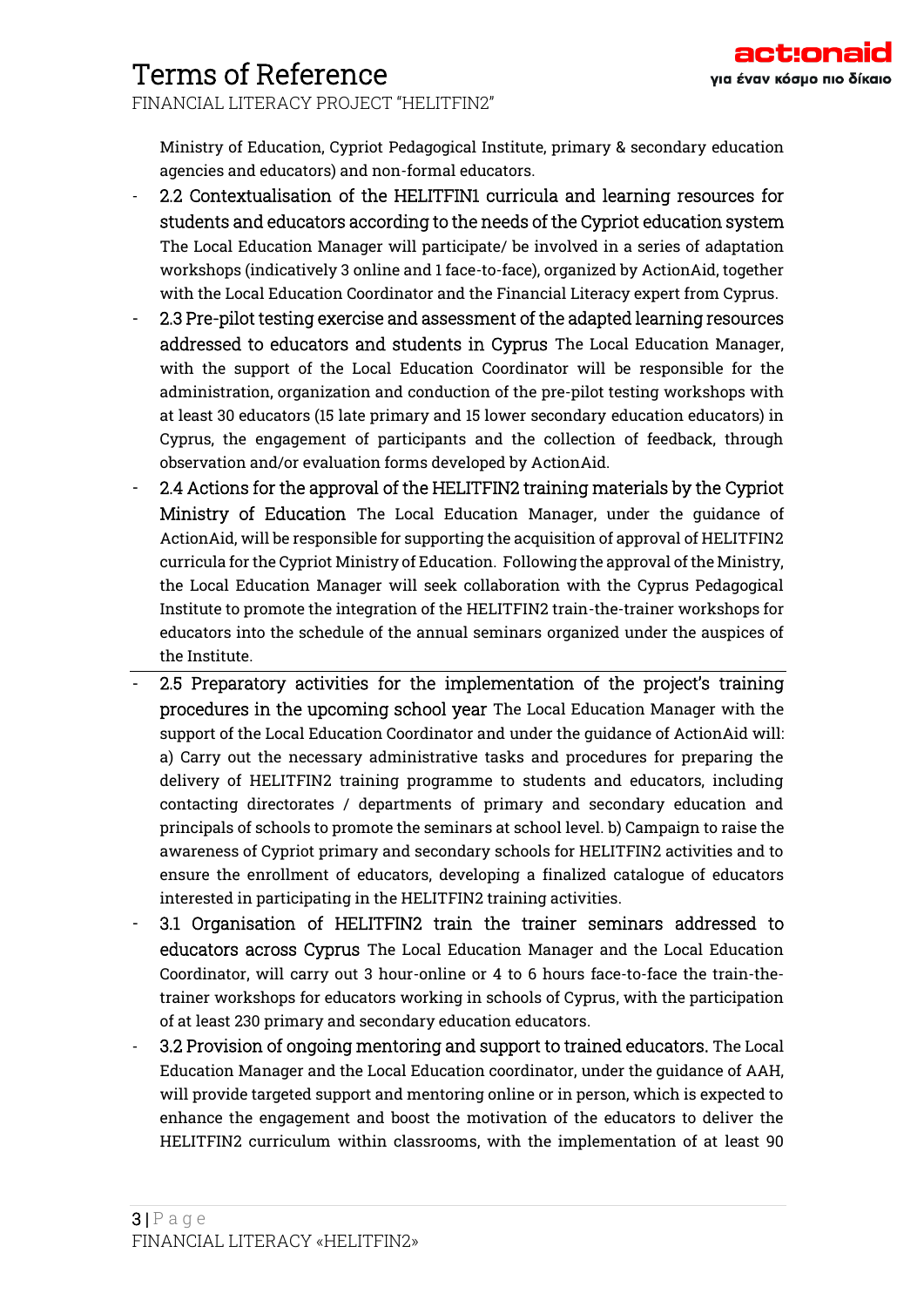FINANCIAL LITERACY PROJECT "HELITFIN2"

mentoring sessions (group and one-to-one) will be implemented. They will also support the management of the closed Facebook group of Cypriot educators trained.

- 3.3 Organization of student contests / students-led initiatives inspired by financial education topics The Local Education Manager together with the Local Education Coordinator will support ActionAid by providing mentoring and guidance to the most engaged trained educators on the steps to be taken for the design of student-led initiatives, from the brainstorming stage to the roles assignment among students, the level of involvement of the educator, the learning goals and debriefing process, and the preparation of students for presenting their school projects to the public. At the end of the school year 2022-2023, the Local Education Manager together with the Local Education Coordinator will support ActionAid in the organization of student contests during which students will present their initiatives.
- 4.1 Adaptation, development and promotion of the HELITFIN2 dissemination material The Local Education Manager with the support of the Local Education Coordinator will provide input to the dissemination plan developed by ActionAid and support the implementation of dissemination activities including amongst others project news on the project's microsite, interviews and articles.
- 4.2 Organization of HELITFIN2 project events The Local Education Manager and the Local Education Coordinator, with the support of ActionAid's Educational department and Communications department, will be responsible for all aspects for the design and implementation of the project's dissemination events (Major Launch Event, 2 Info days, Final Project Event) including actions such as identifying the date and venue of the events, defining target audiences, providing the necessary equipment for their realization and preparing and finalizing the agenda and the list of speakers.

The work to be undertaken will be based on these specifications:

| Activity                                             | Duration                              |  |
|------------------------------------------------------|---------------------------------------|--|
| 1.1 Strategic and day to day project coordination    | <b>Duration:</b> June 2022 - December |  |
|                                                      | 2023                                  |  |
| Development of specifications for<br>the<br>2.1      | <b>Duration: June 2022</b>            |  |
| contextualisation of the HELITFIN1 financial         |                                       |  |
| education curricula to be integrated in the Cypriot  |                                       |  |
| educational system, through research with key        |                                       |  |
| educational authorities at national level            |                                       |  |
| 2.2 Contextualisation of the HELITFIN1 curricula     | Duration: June-July 2022              |  |
| and learning resources for students and educators    |                                       |  |
| according to the needs of the Cypriot education      |                                       |  |
| system                                               |                                       |  |
| 2.3 Pre-pilot testing exercise and assessment of the | Duration: September-October 2022      |  |
| adapted learning resources addressed to educators    |                                       |  |
| and students in Cyprus                               |                                       |  |
| 2.4 Actions for the approval of the HELITFIN2        | Duration: June-September 2022         |  |
| training materials by the Cypriot Ministry of        |                                       |  |
| Education                                            |                                       |  |

Table: Activity schedule template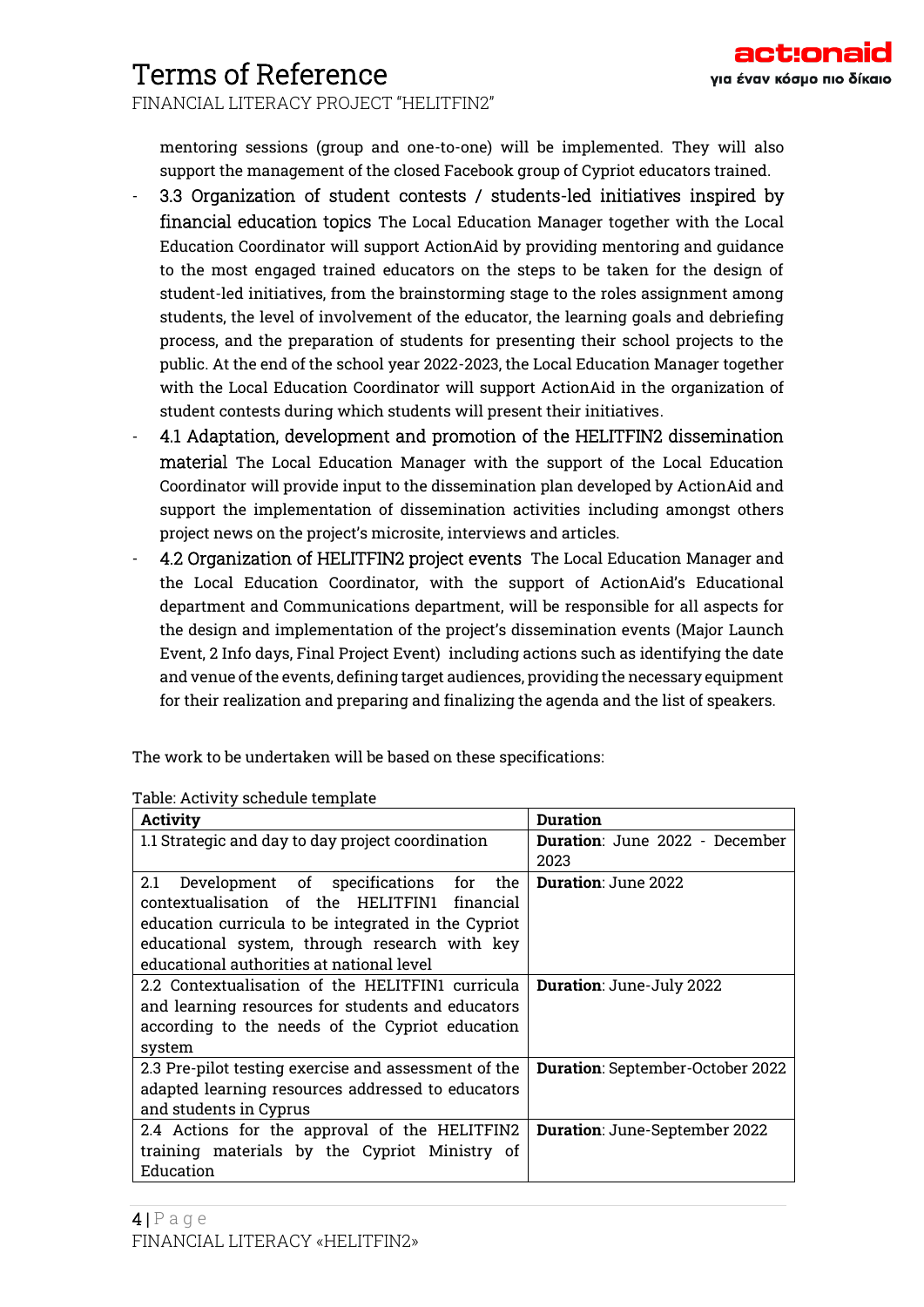FINANCIAL LITERACY PROJECT "HELITFIN2"

| 2.5 Preparatory activities for the implementation of | Duration: July-November 2022             |  |
|------------------------------------------------------|------------------------------------------|--|
| the project's training procedures in the upcoming    |                                          |  |
| school year                                          |                                          |  |
| 3.1 Organisation of HELITFIN2 train the trainer      | <b>Duration:</b><br>November<br>$2022 -$ |  |
| seminars addressed to educators across Cyprus        | Februay 2023 and September-              |  |
|                                                      | November 2023                            |  |
| 3.2 Provision of ongoing mentoring and support to    | Duration: January-June 2023 and          |  |
| trained educators                                    | September-November 2023                  |  |
| 3.3 Organization of student contests / students-led  | Duration: May-June 2023                  |  |
| initiatives inspired by financial education topic    |                                          |  |
| 4.1 Adaptation, development and promotion of the     | <b>Duration:</b> June 2022 - December    |  |
| HELITFIN2 dissemination material                     | 2023                                     |  |
| 4.2 Organization of HELITFIN2 project events (Major  | Duration: June 2022 - December           |  |
| Launch Event, 2 Info days, Final Project Event)      | 2023                                     |  |

## **3. Deliverables and Timeline**

The Local Education Manager will be responsible for the delivery and technical quality of the final outcomes/ deliverables. All deliverables shall be submitted to ActionAid Hellas in accordance with the following timeline:

| <b>Deliverables/ Outputs</b>                                                | <b>Target due date</b>     |  |
|-----------------------------------------------------------------------------|----------------------------|--|
|                                                                             |                            |  |
| D2.1 : HELITIFIN2 adapted curricula for late primary and secondary          | in<br>2022/updated<br>July |  |
| education students                                                          | November 2022              |  |
| D2.2: Report on the findings of the pre-pilot testing exercise addressed    | October 2022               |  |
| to educators in Cyprus                                                      |                            |  |
| 02.1 : Approval of HELITFIN2 by the Cypriot Ministry of Education           | September 2022             |  |
|                                                                             |                            |  |
| D3.1: Summary report on the train-the-trainer activities                    | November 2023              |  |
| D3.2 : Report on the implementation of the student-led initiatives          | November 2023              |  |
| inspired by financial education topics                                      |                            |  |
| D4.3 : HELTIFN2 project events (1 launch event, 2 info days, 1 final event) | December 2023              |  |

### **4. Duration of the Work**

This assignment is spread from May 2022 to December 2023 with the possibility of extension.

### **5. Criteria for Evaluation of potential candidate**

The potential candidatewill be evaluated based on the following evaluation criteria:

|    | <b>Technical Evaluation Criteria</b>          | <b>Obtainable Score</b> |
|----|-----------------------------------------------|-------------------------|
|    | Financial offer                               | 40%                     |
|    | Experience in material development related to | 20%                     |
|    | citizenship education and financial education |                         |
| -3 | Experience in training delivery in non-formal | 20%                     |
|    | settings                                      |                         |